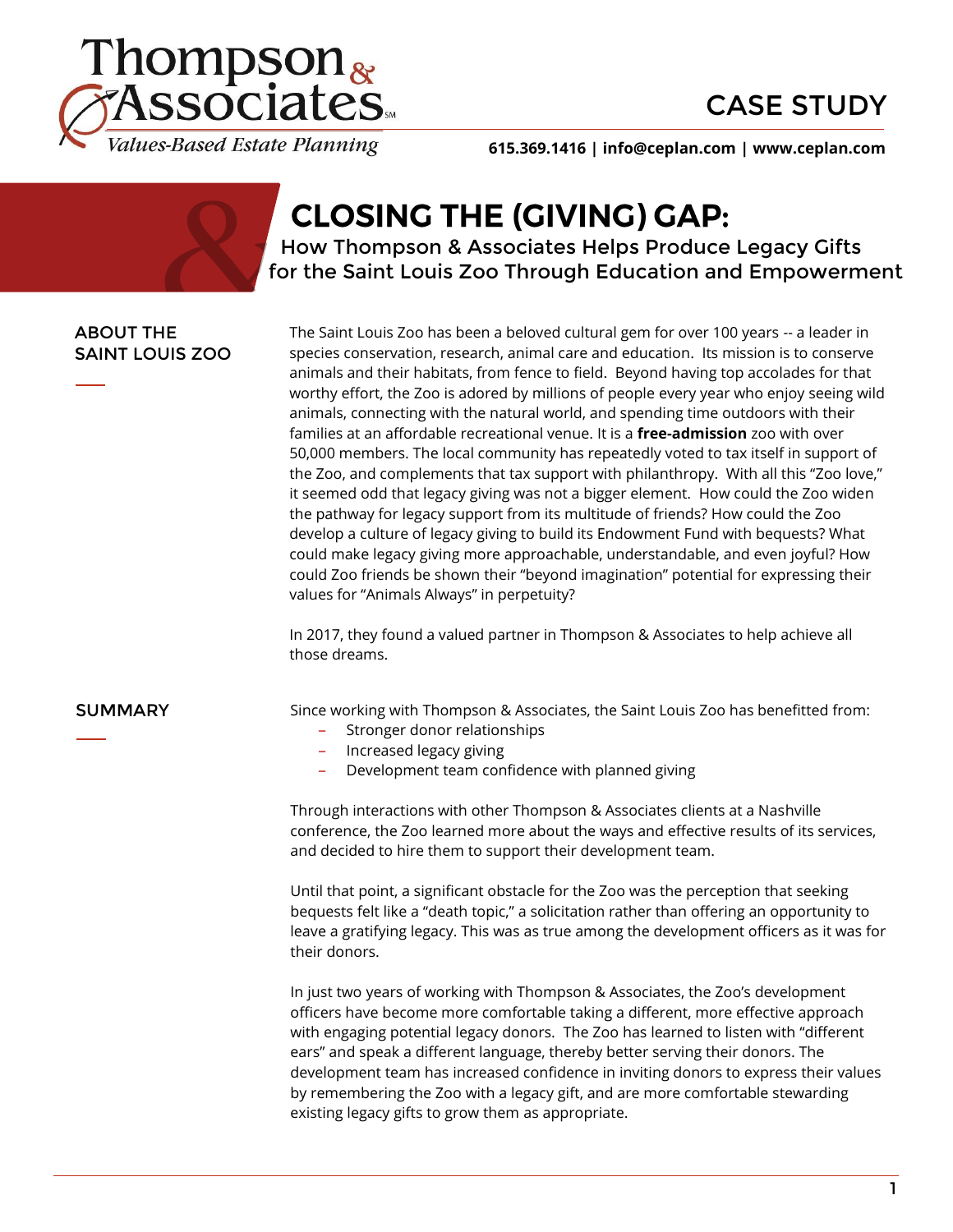



**615.369.1416 | info@ceplan.com | www.ceplan.com**

# **CLOSING THE (GIVING) GAP:**

 How Thompson & Associates Helps Produce Legacy Gifts for the Saint Louis Zoo Through Education and Empowerment

CHALLENGES The primary challenge faced by the Saint Louis Zoo was developing a comfortable process to move prospective legacy donors from Point A to Point B. Donors understood what was being asked, and embraced the concept, but didn't necessarily know how to make it happen. And even if they did, they were often paralyzed by procrastination.

> The Zoo's planned giving program invests in print and digital marketing, a planned giving website, testimonial videos, donor surveys, events, and external advertising. These are great tools, but there seemed to be a frustrating stopping point for development officers who had done what they reasonably could with donors, then simply had to hope donors would "get around to doing an estate plan" to indeed remember the Zoo.

**INSIGHTS** Thompson & Associates helped the Saint Louis Zoo identify how their program could be strengthened. There was a need to help donors who felt "stuck" to understand what their next steps are to achieving a more holistic giving plan. Indeed, to envision what they could do by seeing their own potential. The Thompson process picks up where the development officers are obligated to stop. Thompson's facilitated process is a powerful tool to overcome donor confusion, procrastination, and feeling overwhelmed by estate planning. Thompson & Associates turns those reactions into a self-paced, empowering and joyful experience.

> In addition to the Zoo's planned giving director attending Thompson's annual client conference, testimonials from other clients highlighting success stories greatly influenced the Saint Louis Zoo to partner with Thompson & Associates. The heartfelt narratives of organizations that benefitted from Thompson's services were particularly compelling. Hearing other clients speak of the positive outcomes they and their donors experienced was an exceedingly influential aspect.

> What the Saint Louis Zoo had suspected came to light – potential legacy donors were unaware of their full net worth. Once they had a fuller picture, they were more inclined to consider themselves candidates for planned giving, and Thompson & Associates facilitated a clear pathway for them to provide for the family, friends, and causes they love.

*"We've learned to listen to our donors with different ears and how to invite them to explore their own potential to provide for those they love. It's great to have a truly donor-focused benefit to empower them to dream big and make it happen."* 

> **LORI A. SULLIVAN, FCEP** Director of Planned Gifts Saint Louis Zoo